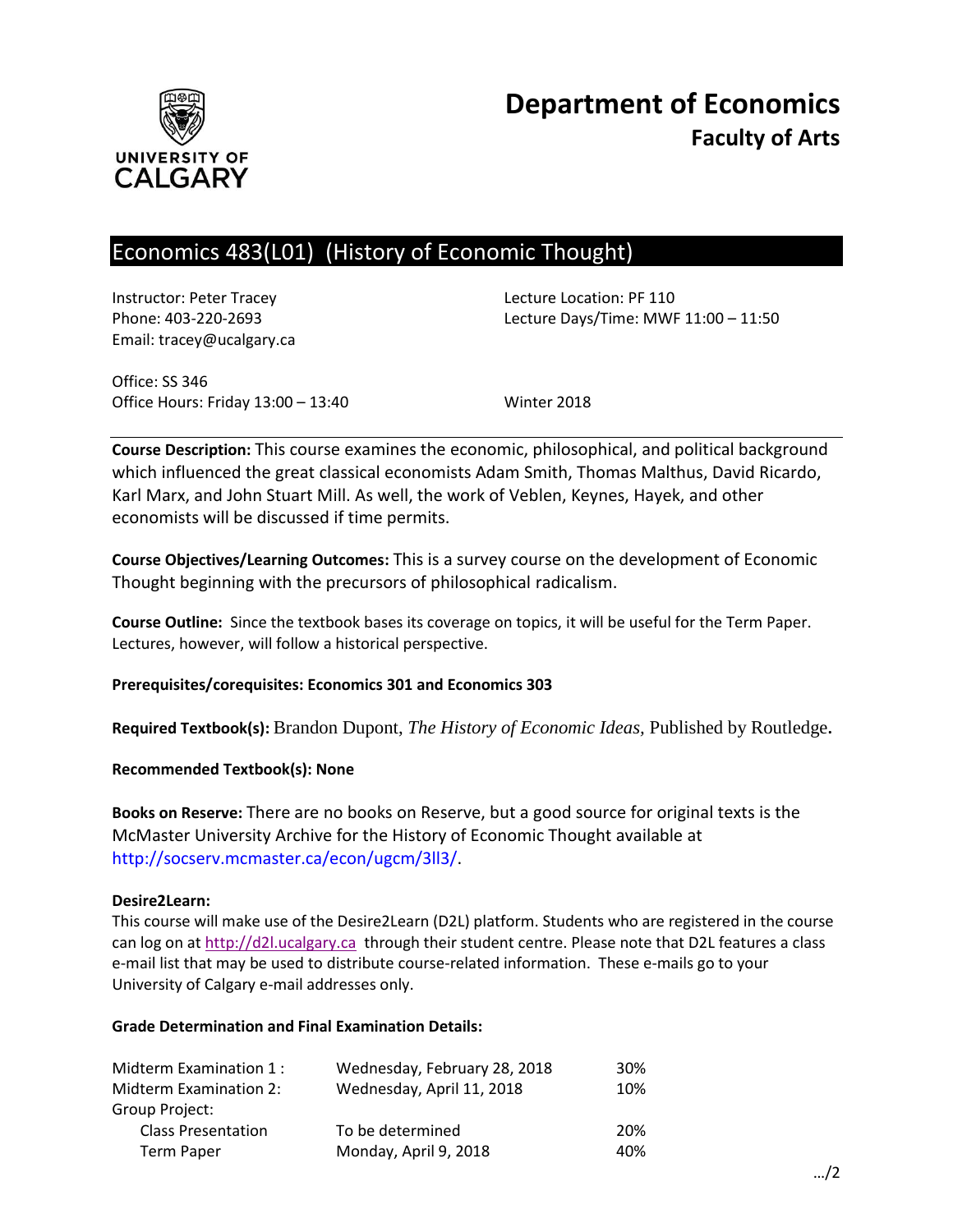**Group Project:** You will be required to form a group of 4 people. Your group must choose an economist born before 1880 and submit her/his name to me for approval. You are not allowed to choose Adam Smith; moreover, you are not allowed to choose David Ricardo. You are permitted to choose Joan Robinson, even though she was born after 1880. You will be required to write a 3,500 to 4,000 word essay on one particular aspect of this economist's thought. As well, it will be necessary for your group to discuss the political, philosophical, literary, and historical context within which your chosen economist wrote. You should also discuss how this economist's thought contributed to further developments in economic thought. More details concerning the format of this essay will be given in class. Before your group submits its typed essay, your group will be required to give a 15 minute class presentation concerning your group's essay. This presentation must include power point slides. More detail concerning the presentation will be given in class.

# **Grading Scale**

| A+   | $96 - 100$ | B         | $75 - 79$ | $C-$ | $60 - 62$ |
|------|------------|-----------|-----------|------|-----------|
| А    | $90 - 95$  | <b>B-</b> | $70 - 74$ | D+   | $55 - 59$ |
| А-   | $85 - 89$  | $C+$      | $67 - 69$ |      | $50 - 54$ |
| $B+$ | $80 - 84$  |           | $63 - 66$ |      | $0 - 49$  |

A passing grade on any particular component of the course is not required for a student to pass the course as a whole.

There is no final examination in this course..

Tests and exams will involve multiple choice questions. Non-programmable calculators WILL be allowed during the writing of tests or final examinations.

The exact date for the in-class midterm is listed above.

THERE WILL BE NO MAKEUP OR DEFERRED QUIZZES/TESTS/EXAMS under any circumstances, nor may the quizzes/tests/exams be written early. Students unable to write the quizzes/tests/exams because of documented illness, family emergency, religious observance, or university-sanctioned event will have the weight shifted to the term paper; otherwise a grade of zero will be assigned.

## **Notes:**

- 1 **Students will not be given extra time to complete the midterm exam and the final exam.**
- 2. **The classroom is a No-cell-phone-zone. The use of cell phones for any purpose in class is prohibited. Computers may only be used for note-taking purposes.**
- 3. Students will be responsible for all material covered in class, unless the instructor states otherwise.
- 4. Please note that the following types of emails will receive no response: emails not addressed to anyone in particular; emails where the recipient's name is not spelled correctly; anonymous emails; emails which do not specify the course and section in which you are registered; and, emails involving questions that are specifically addressed on the course outline.
- 5. **If you wish to contact me, please do so by e-mail rather than by phone.**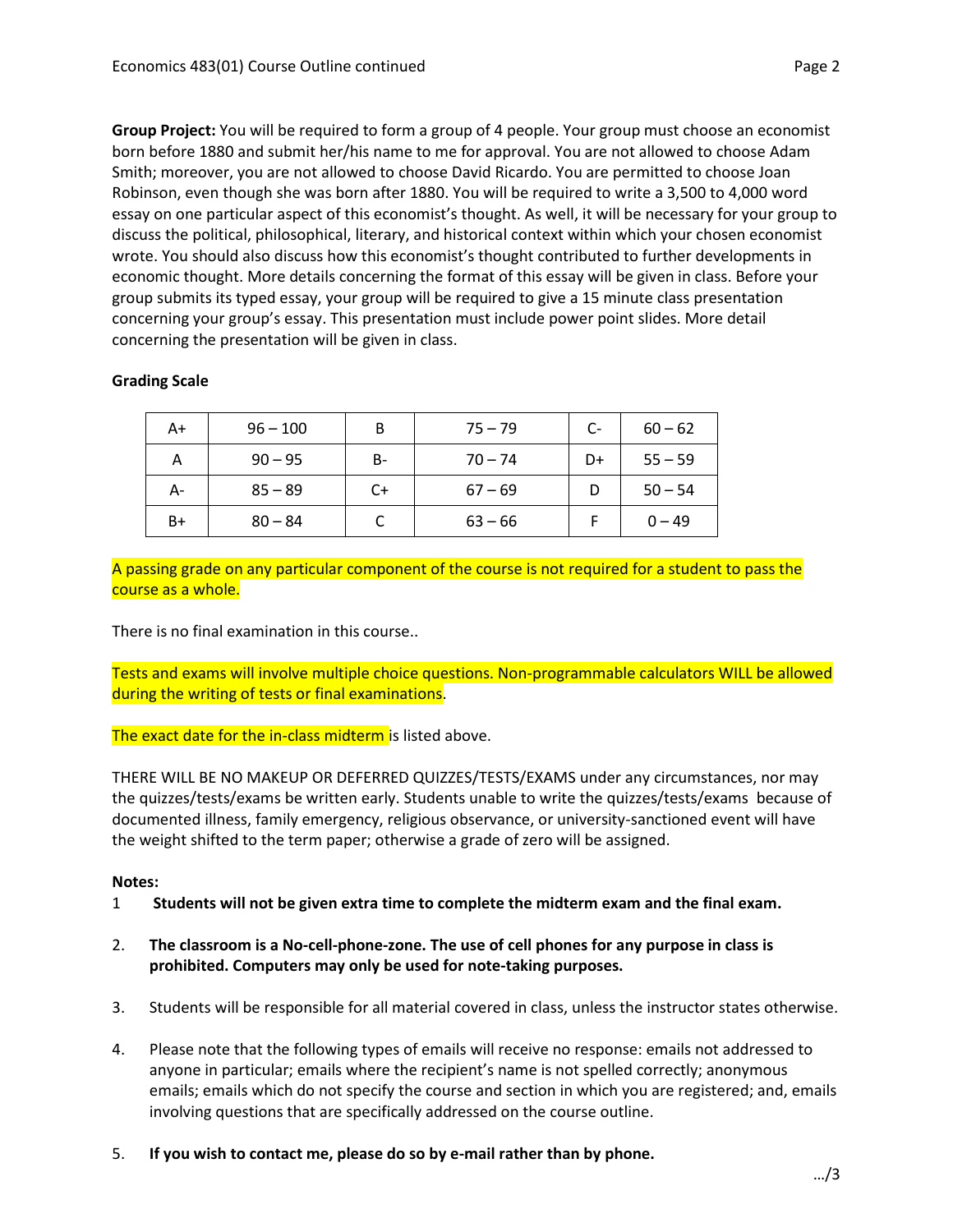#### **Reappraisal of Grades and Intellectual Honesty:**

*For reappraisal of graded term work, see Calendar I.2* <http://www.ucalgary.ca/pubs/calendar/current/i-2.html>

*For reappraisal of final grade, see Calendar I.3* <http://www.ucalgary.ca/pubs/calendar/current/i-3.html>

*Statement of Intellectual Dishonesty, see Calendar K.4* <http://www.ucalgary.ca/pubs/calendar/current/k-4.html>

*Plagiarism and Other Academic Misconduct, , see Calendar K.5* <http://www.ucalgary.ca/pubs/calendar/current/k-5.html>

#### **Academic Accommodations:**

The student accommodation policy can be found at: [ucalgary.ca/access/accommodations/policy.](http://www.ucalgary.ca/access/accommodations/policy)

Students needing an accommodation because of a disability or medical condition should communicate this need to Student Accessibility Services in accordance with the Procedure for Accommodations for Students with Disabilities [ucalgary.ca/policies/files/policies/student-accommodation-policy.](http://www.ucalgary.ca/policies/files/policies/student-accommodation-policy.pdf)

Students needing an Accommodation based on a Protected Ground other than disability, should communicate this need, preferably in writing, to the course instructor.

#### **Important Dates:**

Please check:<http://www.ucalgary.ca/pubs/calendar/current/academic-schedule.html>

#### **Student Organizations:**

Faculty of Arts Students' Association (F.A.S.A.): Economics Department Representative Office: SS 803, E-mail: [econrep@fasaucalgary.ca](mailto:econrep@fasaucalgary.ca) and Web[: www.fasaucalgary.ca.](http://www.fasaucalgary.ca/)

Society of Undergraduates in Economics: [https://www.ucalgarysue.com/.](https://www.ucalgarysue.com/)

Society of Undergraduates in Economics is a student run organization whose main purpose is to assist undergraduate economics students to succeed both academically and socially at the University of Calgary. Services include access to the exam bank, career events such as Industry Night and information sessions, mentorship programs, and social events for members. They invite you to join by contacting SUE at [societyofundergradsineconomics@gmail.com.](mailto:societyofundergradsineconomics@gmail.com)